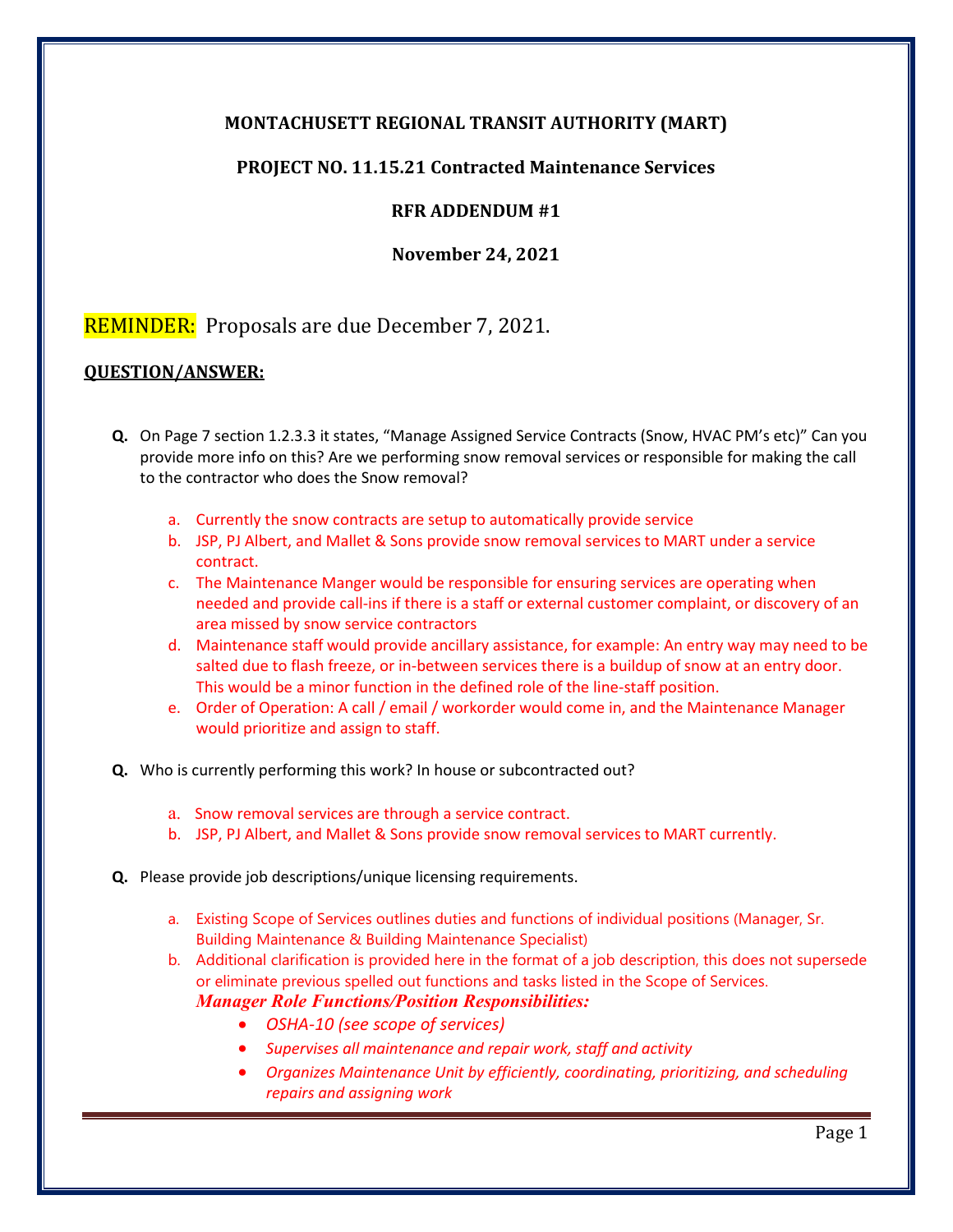- *Primary point of contact for maintenance work requests.*
- *Establishes, implements, and enforces standard operating procedures in coordinate with the assigned Director.*
- *Inspects and evaluates physical condition of facilities to determine type and scope of work required.*
- *Evaluates all maintenance related work/repairs to ensure that it meets specifications and established standards*
- *Advises Assigned Director and staff on any safety issues and/or communicates when issues arise*
- *Ensures development of solutions to maintenance issues and conducts periodic quality checks on equipment*
- *Evaluates, selects, and maintains appropriate inventory of supplies, equipment, and maintenance records*
- *Investigates complaints of sub-standard work or non-response from staff regarding maintenance or cleaning issues and takes corrective action*
- *Prepares reports on activity, staff, contractors, or other information as requested by Assigned Director*
- *Monitors, and addresses issues with building heating/cooling systems to insure staff comfort*
- *Repairs faulty equipment and building systems within ability and skillset*
- *Maintains CMMS*
- *Assists the department in development and implementation of preventative maintenance procedures*
- *Supervises, delegates, and performs general maintenance tasks including landscaping, painting, carpentry, basic plumbing and basic electrical*

### *Building Maintenance Specialist Functions/Position Responsibilities:*

- *OSHA-10 (see scope of services)*
	- *Inspect buildings, equipment, and systems daily to identify any issues.*
	- *Monitor, and address issues with building heating/cooling systems to insure staff comfort.*
	- *Completes work orders as assigned through CMMS*
	- *Efficiently accomplish assigned tasks*
	- *Develop solutions to maintenance issues as they arise*
	- *Conduct periodic quality checks on equipment.*
	- *Perform general maintenance tasks including landscaping, painting, carpentry, basic plumbing and basic electrical.*
	- *Maintain the inventory records for equipment and supplies.*
	- *Maintain a stock of commonly used items.*

#### **Q.** Please clarify any union affiliation.

a. There would be no union affiliation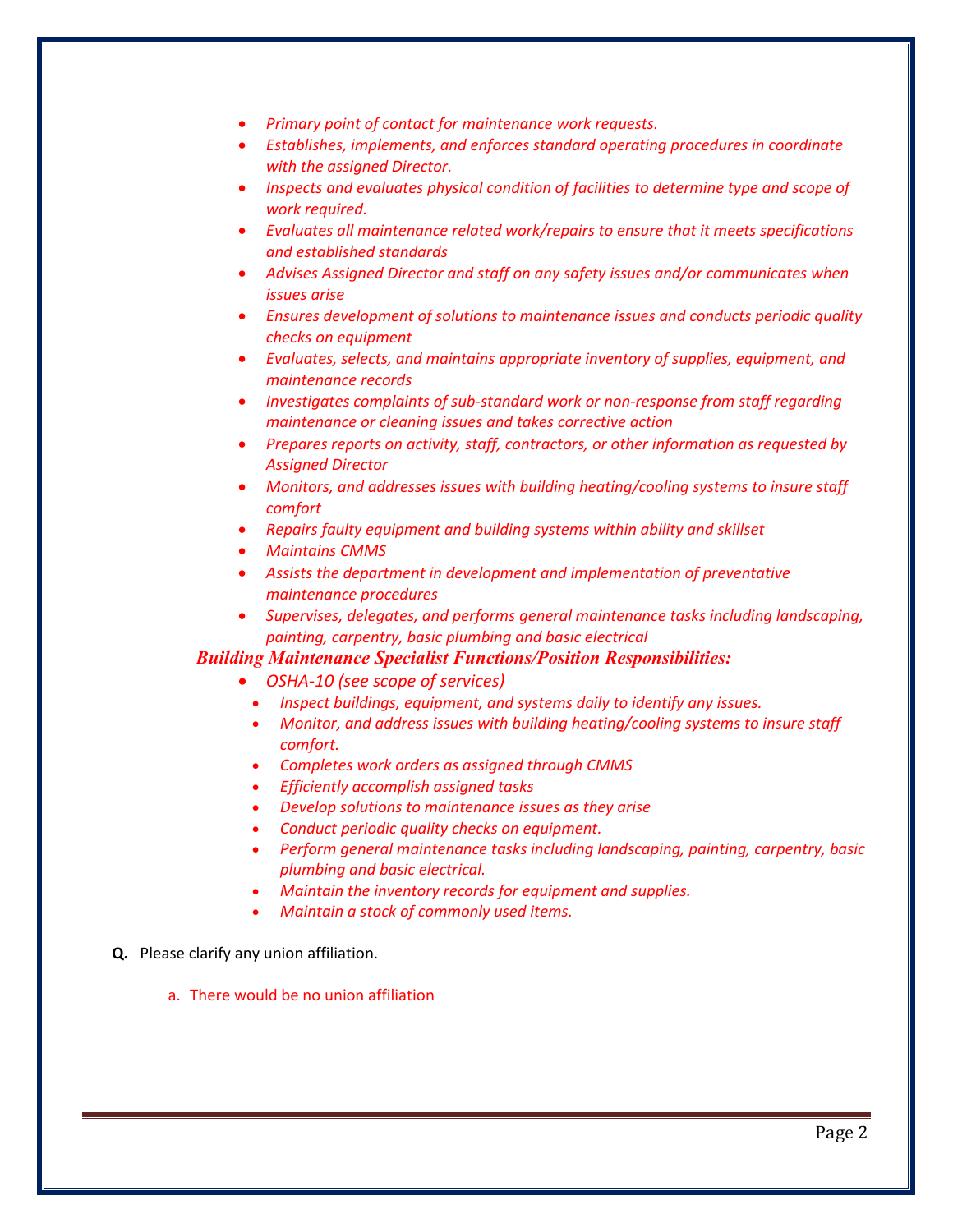- **Q.** Please clarify the contract term and payment terms
	- a.Contract terms would be 3 years for the initial contract, with renewal annually within the 3 year term. The contract may be extended annually for two additional option years with the agreement of both parties.
	- b. Payment terms for Service would be monthly and is typically paid within 15 days of an approved invoice by MART.
- **Q.** Please clarify the type of CMMS / PMs and work orders and service level priorities
	- a. MaintainX (Designed for: Assets, PMs, Work Orders)
		- i. System is new, Maintenance Manager to work with Assigned Director on uploading existing portfolios and starting up system.
		- ii. Current service priorities are to survey existing portfolio, establish require work to bring building up to a higher standard of upkeep, and establish PMs for building systems.
- **Q.** How are service contracts set up and what is the definition of manage?
	- a. Service contracts are setup though the Authorities Procurement Department and signed off by an office of the Authority. This contract is slated to be managed by the Director of Capital Projects and will work in concert with that Director to accomplish goals set forth in the Scope of Services.
	- b. Manage in relation to staff: Provide direction and guidance to subordinates. Is accountable for staff action under their jurisdiction.
	- c. Manage in relation to contract: The Director of Capital Projects is the Assigned director and will be the POC for the Authority for the Awardee, the Director for Capital Projects will handle any issues on behalf of the Authority, ensure contract compliance, and that the best interests of the Authority are being undertaken through oversight of the Maintenance Unit.
- **Q.** What other OSHA certifications are required?
	- a. OSHA-10 is the baseline for certification at this time.
- **Q.** Please provide a comprehensive summary of a 2-year summary of work orders for these items.
	- a. Previous entity responsible for maintenance did not keep records. There is a visible significant backlog for which the awardee will not be held responsible for. Performance metrics related to complaints will be negotiated in a manner that allows the Awardee's staff to establish a benchmark position from which to be measured.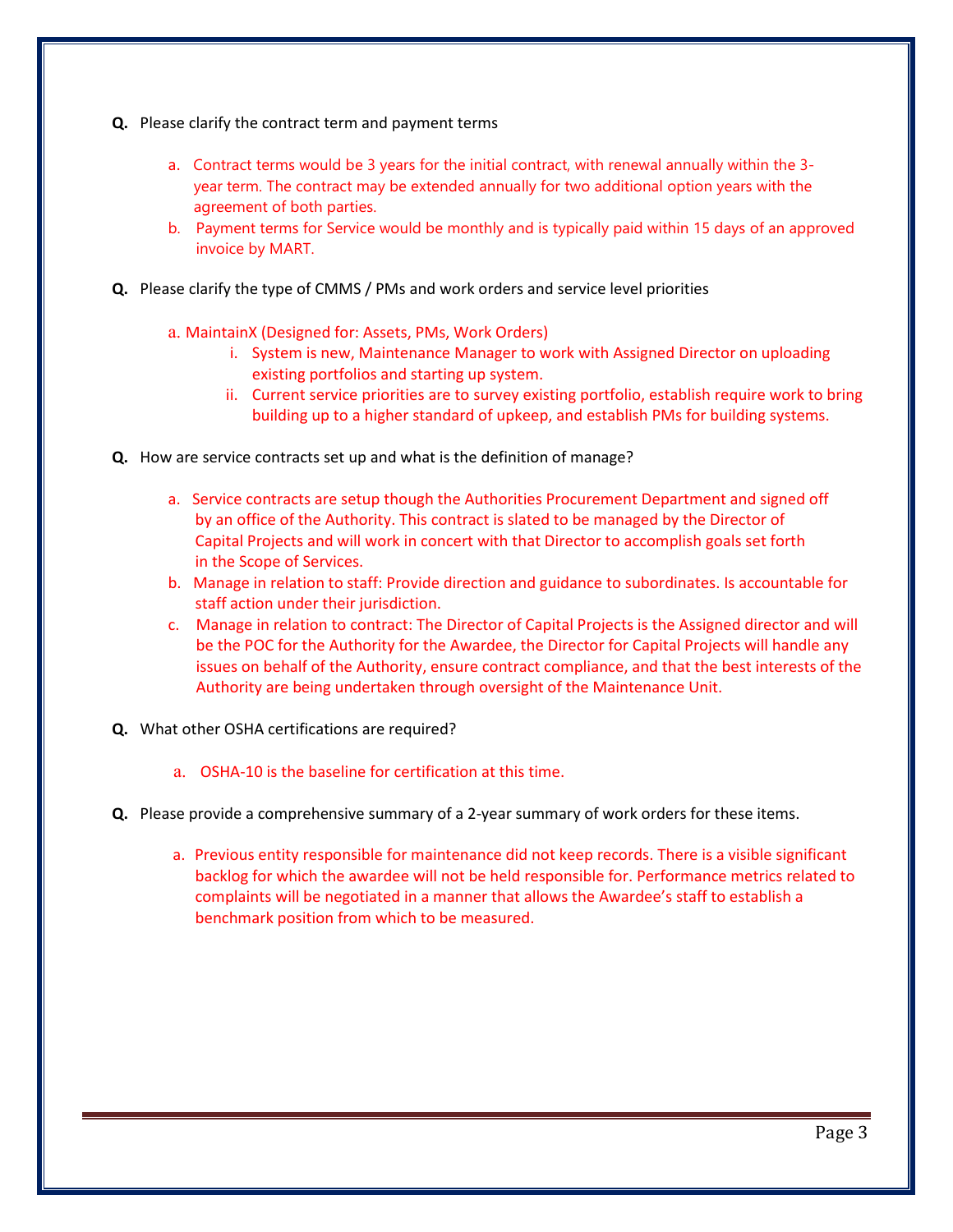- **Q.** Please explain in detail the \$3,000 threshold and please share examples of how this requirement is expected per occurrence and in aggregate. Please provide specific examples of how this provision has worked over the last 3 years
	- a. The \$3,000 Threshold is set as an Authority best Practice to ensure that the accountability of larger purchases fall under the jurisdiction of the Authority and are procured using Government bidding and procurement practices. Purchases under \$3,000 can be procured by the Awardee as a typical business transaction using Authority established procurement guidelines and submitted for reimbursement to the Authority. The Authority reserves the right to deny reimbursement if a purchase was deemed unnecessary, excessive, or violates reimbursable expense policy (such as: personal expenses, food, non-work-related items, etc.)
		- i. **Example 1 Under \$3,000:** During the first few months a work order is received to replace an entire floors lighting with LED bulbs. After validating the work should be carried out, with the Director of Capital Projects, the Maintenance Manager can order 4 LED conversion packs (32 Bulbs/ea. at \$500) for \$2,000 and execute the work order.
		- ii. **Example 2 Under \$3,000:** A water leak occurs, the leak is located, small hole in rubber roof. The Maintenance Manager Calls in the warranty on the roof for a quick patch. The Maintenance unit is out of stock and needs a standard case of 2x4 Armstrong ceilings tiles to replace the damaged tiles. The Maintenance Manager can go to [Home Improvement Store] buy a case for \$95 and install. At the end of the month the \$95 is billed to the Authority for reimbursement
		- iii. **Example 1 Over \$3,000:** A water leak occurs, the cause is determined to be a failed expansion joint, the Maintenance Manager calls a roofer and is quoted \$12,000 for the repair. The Maintenance Manager brings this to the attention of the Director of Capital Projects who will work with Procurement to contract the work. The Maintenance Manager may be asked to supervisor the work once procured.
		- iv. **Example 2 Over \$3,000:** A water leak occurs, the cause is determined to be a failing rubber roof that is well past its life expectancy, the Maintenance Manger notifies the Director of Capital Projects and reviews, the Director determines this is a Capital Project, the roof replacement will become a Capital Project and not be the responsibility of the Maintenance Manager.
- **Q.** What is MART's capital purchase threshold and how does this / how is this capital purchase of equipment expected to impact maintenance service requirements and staffing levels.
	- a. Question is not clear. MART's Capital Purchasing does not impact Maintenance service requirements or staffing level. All purchases of capital equipment would be handled by the Authority.
- **Q.** What are the vehicle and parking size dimensions by site location?
	- a. All sites have standard passenger parking locations, Vehicles will be housed at our facility at 840 N. Main Street in Leominster overnight and can be stored indoors in parking spots large enough for MART Shuttle Vans. Vehicles being submitted should be applicable to tasks to be carried out. Examples of expected submissions include but are not limited to: Transit style work van, standard pickup truck, Utility work van, etc.